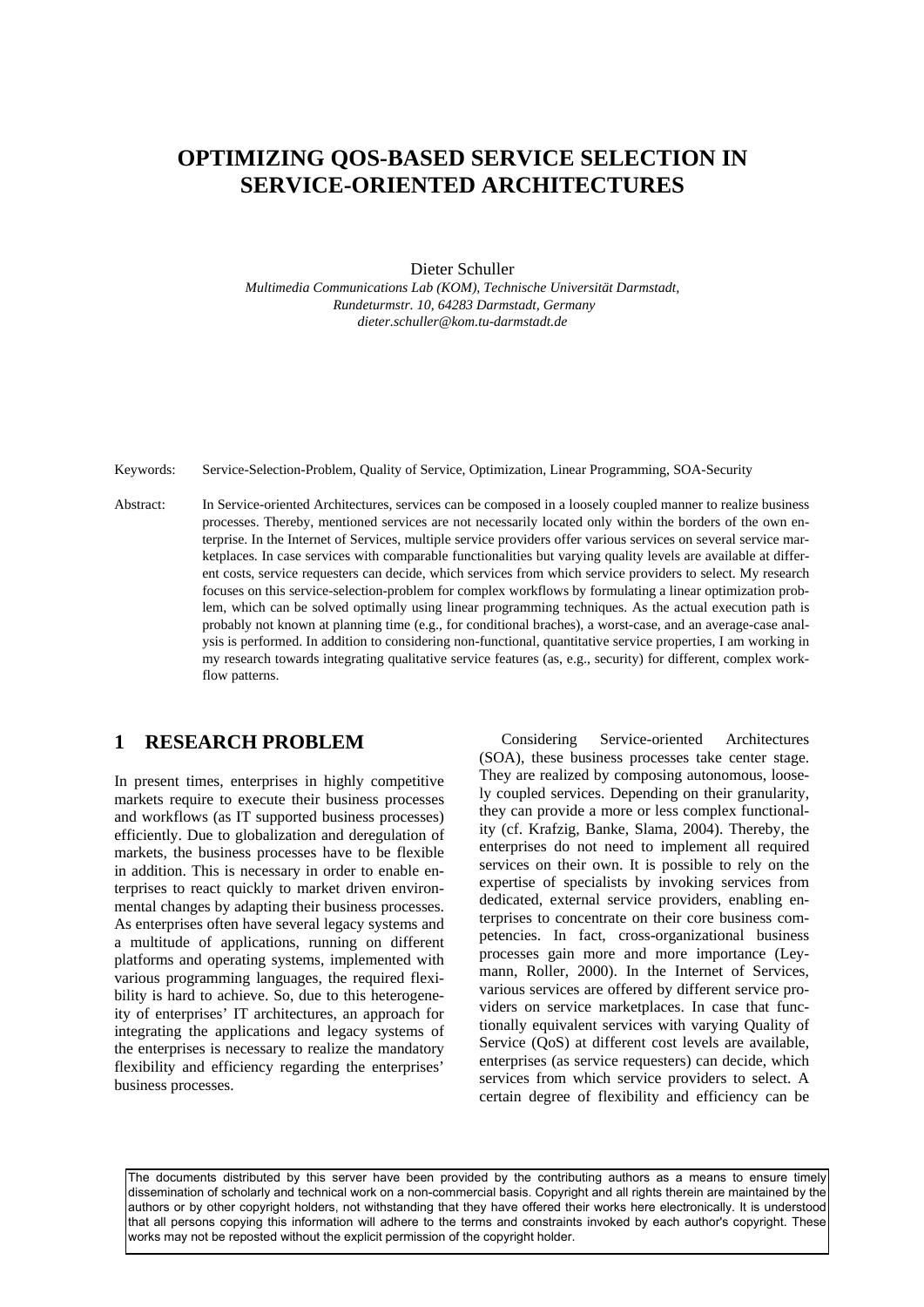achieved by selecting those (external) services, which meet the enterprise's requirements best with respect to functional and (especially) non-functional service properties. The service selection decision based on QoS properties is addressed in the serviceselection-problem.

The service-selection-problem is well known in the literature and discussed by several authors, recently (Yu, Lin, 2005; Anselmi, Ardagna, Cremonesi, 2007; Huang, Lan, Yang, 2009). In this problem, a couple of services (WS – Web service) has to be selected based on their QoS values to realize a given, requested workflow respectively process (PS – Process steps). It is assumed that a set of services, which are able to realize the given workflow with respect to functional requirements, is already identified. This situation is depicted exemplarily for a sequential workflow in Figure 1.



Figure 1: Service-Selection-Problem

In my research, the service-selection-problem for complex, cross-organizational workflows is focused. For this, a linear optimization problem considering different workflow patterns is formulated, which can be solved optimally using mixed integer linear programming (MILP) techniques from the field of operations research (cf. Domschke, Drexl, 2007), if such a solution exists.

In addition, as the invoked services are probably offered by external service providers, the exchanged (SOAP-) messages (for the communication between the external service provider and the requester) leave the borders of the own enterprise. These messages could be intercepted and manipulated by an attacker (cf. Miede, Nedyalkov, Schuller, Repp, Steinmetz, 2009), potentially leading to failures with respect to the execution of the business processes (cf. Figure 2).

Therefore, security requires to be considered during service selection in order to avoid or at least to recognize service manipulations before the probably

modified messages (the results of the service execution) are used and applied in the enterprise's process.



Figure 2: Message Interception

## **2 OUTLINE OF OBJECTIVES**

My research aims at the development of a smart workflow broker, which accepts (complex) workflow requests in service-based environments, computes an optimal execution plan, performs its execution, and delivers the results back to the initial requester. Thereby, the service selection decision is focused. The question is which services – realizing the requested functionality – from which service providers to select in order to minimize the total costs for the invoked services and to satisfy predefined constraints with respect to QoS (specified by the requester). Further, how can the execution of an optimal execution plan be recovered in case of service failures? Therefore, my research concentrates on the following topics:

- Aggregation functions aggregating the nonfunctional service properties for (combinations of) complex workflow patterns.
- Linear optimization problem formulation with respect to non-functional service properties for complex workflows, which can be solved by applying MILP, considering a worst-case and an average-case analysis.
- Heuristic algorithms in order to compute almost optimal solutions with acceptable computational efforts, if the number of process steps in the workflow is increasing.
- Quantification of qualitative service properties as, e.g., security in order to be able to consider such properties as quantitative QoS parameters for the optimization.
- Re-planning strategies at design and execution time to (rapidly) react to positive and negative deviations of actual QoS values from the expected ones.

Thereby, a scenario of distributed workflows with a large amount of service providers and service / workflow requesters is considered. My research fo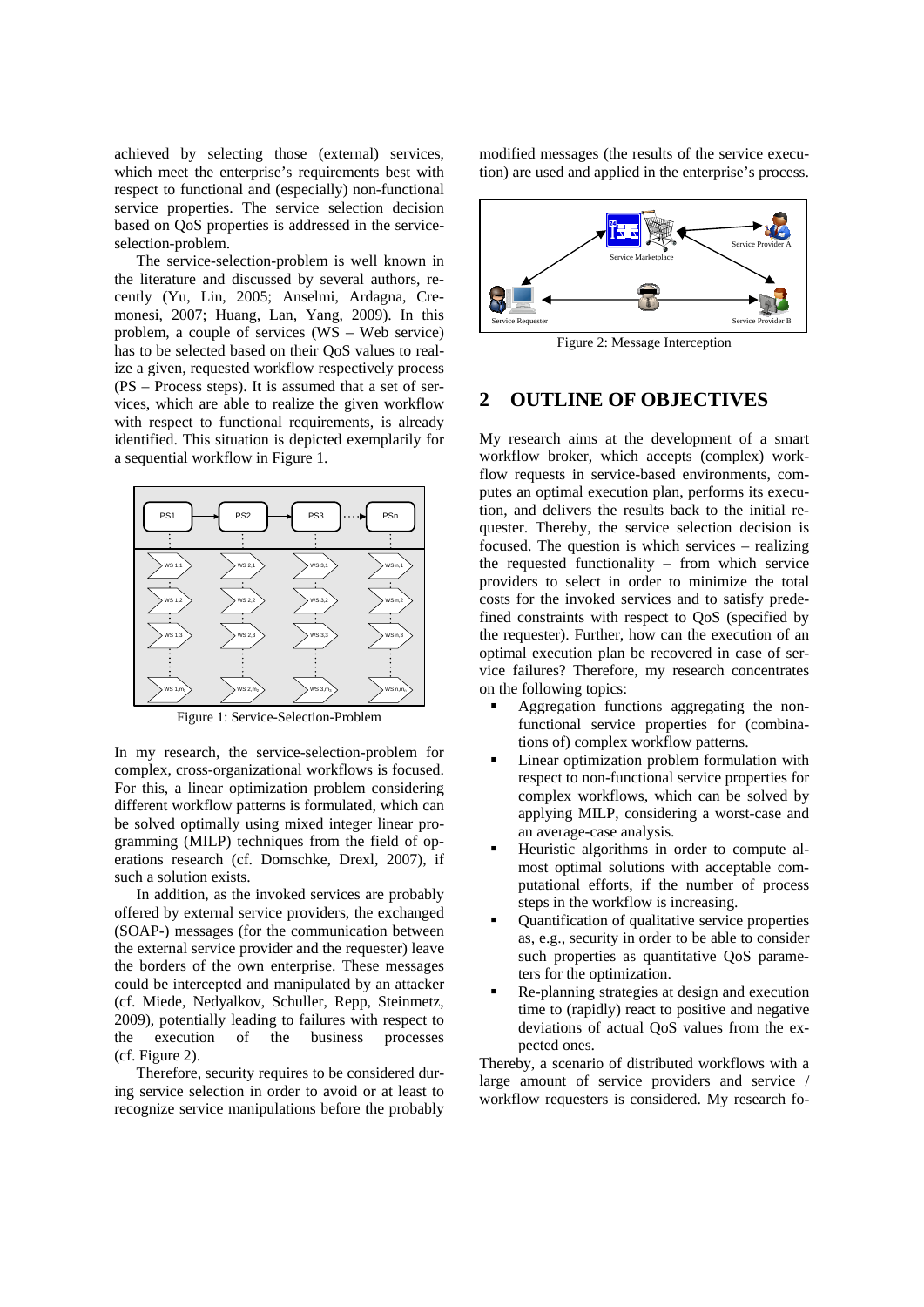cuses on the formulation of a linear optimization problem to compute the optimal solution to the service-selection-problem as well as on the development of (efficient) algorithms providing nearly optimal solutions. Here, not only sequential but complex workflow patterns are regarded.

# **3 EXPECTED OUTCOME**

In order to develop the mentioned workflow broker accepting workflow requests and computing – dependent on the workflow length (number of process steps) – (nearly) optimal solutions, the following contributions are planed or already realized.

To start with, an aggregation model for the aggregation of different (aggregation) types of QoS parameters addressing the service-selection-problem for several complex workflow patterns was developed (an extension for further complex workflow patterns is currently ongoing). This model is transformed in a linear optimization problem. Applying MILP techniques, an optimal solution can be computed, if such a solution exists. The respective implementation is currently ongoing. As the considered complex workflow patterns include conditional branches, the ultimately executed path (through the workflow) is not known at planning time. So, it has to be decided, which of the paths to consider for the optimization. If all possible paths require satisfying the predefined constraints, a worst-case analysis is performed. An average-case analysis leads to an execution plan, where the constraints are satisfied in average. In a best-case analysis, only one of the potential paths would have to satisfy the restriction for a certain QoS parameter, which is not of practical interest and will therefore not be considered further.

As the calculation of the optimal solution requires strong computational efforts, heuristic algorithms are currently being developed and implemented as well.

Aside from these contributions regarding the optimization techniques, a first approach for the quantification of qualitative service properties (as, e.g., for security) has been developed. The aim is to be able to consider also qualitative service properties for the service selection by integrating the quantified qualitative values as additional quantitative QoS parameters into the optimization problem. Regarding the projected smart workflow broker, security as qualitative service property is focused. Referring to Figure 3, the Security Module makes sure that (potentially) requested security requirements (e.g., integrity and confidentiality) are satisfied.

To increase the robustness of the broker towards service failures, a re-planning mechanism has been developed and implemented prototypically. Here, a service monitor triggers the interruption of the currently executed service and its replacement – by an alternative (functionally equivalent) service based on semantic annotations – if a negative deviation of the measured form the expected (in Service-Level-Agreements (SLAs) contracted) execution time is detected. This is also done, if problems are encountered with the initial service invocation. The replanning mechanism – working on execution time as QoS parameter – is planed to be extended for further QoS parameters, for additionally recognizing positive SLA deviations, and for operating supplementary at design time. Here, experienced data about the QoS values of particular services come into play by (rather) considering these values for the optimization instead the ones committed in SLAs.

As already mentioned, the re-planning mechanism is based on semantic annotations. This leads to the presupposition respectively requirement that the service descriptions considered in the smart workflow broker scenario are enriched with semantic information about the services' functionalities. Here, an extension for the prototypically implemented semantic matchmaker is planned.

An architectural blueprint of the targeted smart workflow broker is depicted in Figure 3.



Figure 3: Smart Workflow Broker

## **4 METHODOLOGY**

For the development of the smart workflow broker, more than one research methodologies are applied. An overview of the contribution and the research methodology used is given in the following list:

 Conceptual work to analyze the research problem and to design the architecture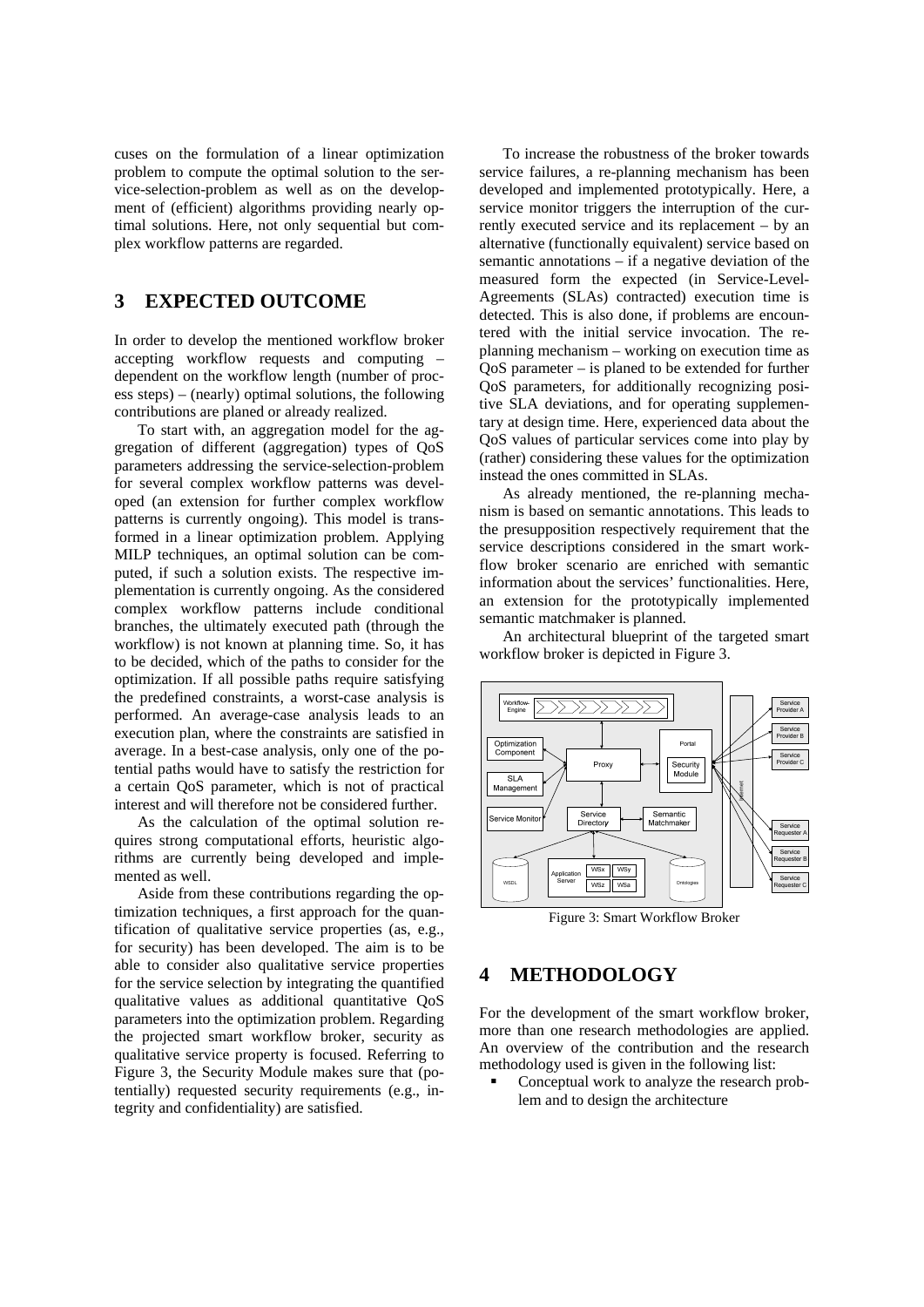- Measurements of Web services in a test-bed to record actual QoS behavior for re-planning mechanisms
- Analytical evaluation and optimization of worst-case and average-case service selection as well as analytical models for QoS aggregation
- Simulation to evaluate worst-case and average-case optimization and the re-planning mechanism
- Prototypical implementation of the architecture and the re-planning mechanism

Combining these methodologies allows treating the addressed research questions in an integrated manner.

# **5 STAGE OF THE RESEARCH**

In this section, the contributions of my hitherto research are presented in summary. Here, the serviceselection-problem is addressed performing an average-case and a worst-case analysis. In addition, initial concepts have been developed to be able to integrate security and other qualitative QoS parameters into the optimization, and a basic re-planning mechanism has been implemented for sequential workflow patterns.

### **5.1 QoS Aggregation**

In order to solve the service-selection-problem, it is necessary to be able to aggregate the QoS values of the eligible services, i.e. the services capable of realizing the process steps of the considered business process respectively workflow. Otherwise, it is not possible to compare different service selections for the workflow, which is necessary to compute the optimal solution.

How the QoS values have to be aggregated depends on the considered workflow pattern and on the aggregation type of the regarded QoS parameter. E.g., the costs for the whole workflow are calculated by summing up the costs of the selected services, whereas the workflow reliability is determined by multiplying the reliabilities of these services. In my research, the aggregation types summation, multiplication and the Min/Max-operator are considered covering quite all kinds of QoS parameters. In (Schuller, Papageorgiou, Schulte, Eckert, Repp, Steinmetz, 2009), generic aggregation functions for these aggregation types have been developed considering the workflow pattern sequence. In (Schuller, Eckert, Miede, Schulte, Steinmetz, 2010),

aggregation functions for the workflow patterns parallel split (AND-split), synchronization (AND-join), exclusive choice (XOR-split), simple merge (XORjoin), and arbitrary cycles (loops) are shown for a worst-case and an average-case analysis.

A specification of further – in my research (regarding the QoS aggregation) yet unconsidered – workflow patterns is available in (Aalst, Hofstede, Kiepuszewski, Barros, 2003).

#### **5.2 Optimization**

Based on the abovementioned aggregation functions, a linear optimization problem is formulated in (Schuller et al., 2009) for sequential workflow patterns. In (Schuller et al., 2010), combinations of the workflow patterns parallel split, synchronization, exclusive choice, simple merge, and arbitrary cycles are considered for this purpose. In Figure 4, a (complex) example workflow for a potential combination of these patterns is shown (in Business Process Modeling Notation).



Figure 4: Example Workflow

The challenge for the formulation of the linear optimization problem lies in the combination of the aggregation functions for the regarded complex workflows and in the linearization of the partly non-linear aggregation functions with respect to the decision variables. As, for instance, the reliability of the eligible services has to be multiplied, the respective decision variables – stating whether the currently considered service is selected or not – are multiplied, too. Having such conditions in the problem formulation, MILP techniques to compute an optimal solution to the service-selection-problem are no longer applicable. Therefore, a linearization step for the mentioned non-linear aggregation functions is mandatory in order to generate linear constraints. For this purpose, an approximation, proposed by (Heckmann, 2008), is applied to the multiplicative non-linear functions. Conditions with the Min/Maxoperator are transformed into a set of equivalent linear constraints. As here, the amount of added conditions grows exponentially with the number of process steps within a conditional branch, increasing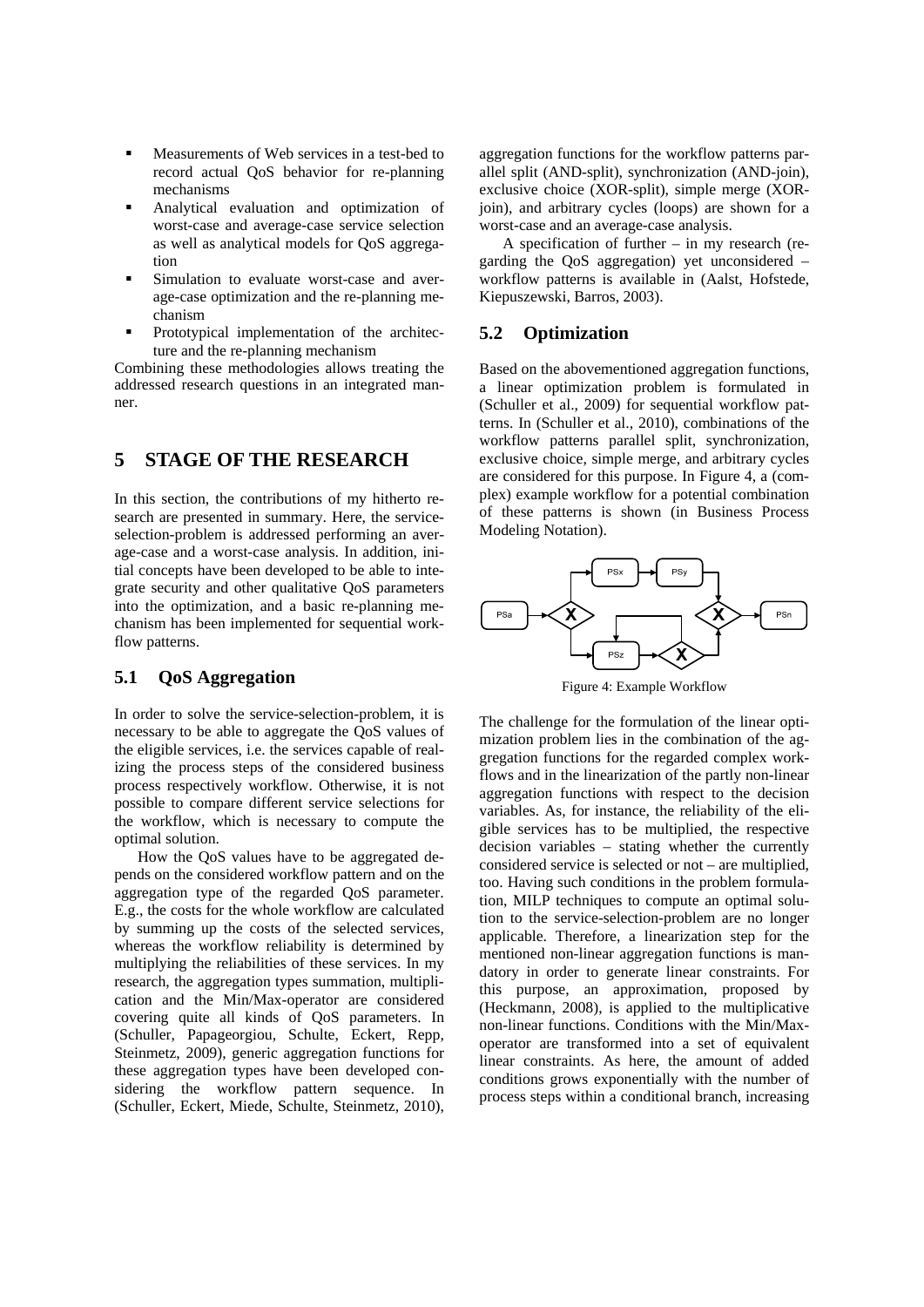the restriction strength is proposed in (Schuller et al., 2010).

Having computed the optimal execution plan, aggregating the QoS values of the selected services to calculate the workflow QoS does not lead to exactly one value per QoS parameter, but to a set of values, depending on the executed path. So, due to multiple execution paths, (only) a range of values representing the workflow QoS can be calculated.

#### **5.3 Quantification of Qualitative Service Properties**

As the exchanged messages (between service provider and requester) could be intercepted and manipulated by an attacker (cf. Figure 2) if services from external services are invoked, security mechanisms as, e.g., encryption, digital signatures and checksums require to be considered. To integrate these qualitative service features into the optimization, a quantification of these properties is necessary. Therefore, the security features have to be ascertained and consistently assigned to numeric values, to consider them as quantitative QoS parameters for the optimization. By the term "consistently" it is meant that the same value is always assigned to a certain ascertained property. In this context, Jaquith defines a good metric in (Jaquith, 2007) as a "consistent standard for the measurement". It should be possible to express the metric as a numeric value rather than having qualitative labels as "high", "medium" or "low" (Jaquith, 2007).

A first approach to a consistent concept for such a quantification of qualitative QoS parameters – which is at a very early stage – is presented in (Schuller, 2010).

### **5.4 Re-planning**

When invoking one of the services in the execution plan, a service monitor is started, too. As implemented so far, the mentioned monitor measures the time the invoked service takes to provide its functionality. If the measured time exceeds the – in SLAs – contracted execution time (negative SLA deviation), the execution of this service is stopped and a search for alternative services (with respect to functionality) is started. Referring to Figure 3, the service directory is queried to provide alternative services based on semantic annotations. For this purpose, the semantic matchmaker is used. With this set of alternative services, a new execution plan is compiled by solving the service-selection-problem for the remaining (yet unexecuted) process steps. In other words, the initial execution plan is re-planned – a dynamic re-selection of services is performed – taking the already executed services respectively their QoS values into consideration for the adaptation of the restrictions of the (new) optimization problem. The execution of the initial workflow then continues by invoking the (re-planned) services. This re-planning mechanism is presented for sequential workflow patterns in (Schuller et al., 2009).

In case, the described mechanism is repeated several times during workflow execution, applying heuristics is probably advisable due to the mentioned scalability issues when computing an optimal solution.

# **6 STATE OF THE ART**

The main topic of my research, the serviceselection-problem, is widely studied in the literature. Heuristic solutions to this problem are proposed and implemented by several authors (Anselmi et al., 2007; Jaeger, Muehl, Golze, 2005; Mabrouk, Georgantas, Issarny, 2009). Tree-based algorithms, where the complex workflow is transformed into a treebased execution structure (BPTree) based on the alignment of the considered workflow patterns are proposed in (Menascé, Casalicchio, Dubey, 2008). Unfolding arbitrary cycles and computing optimal execution plans for each possible path in the complex workflow is proposed in (Ardagna, Pernici, 2007; Zeng, Benatallah, Ngu, Dumas, Kalagnamam, Chang, 2004). The authors solve the serviceselection-problem for complex workflows by formulating and solving the linear optimization problem using MILP techniques solely for (the unfolded) sequential workflows. So, all possible execution paths have to be known and considered consecutively for the computation of an optimal solution.

These shortcomings are overcome in my research, where arbitrary and recursive combinations of (the in section 5.1 mentioned) workflow patterns can be considered for the optimization without a preliminary step for identifying all possible execution paths. The multiple execution paths are directly taken into account when formulating the optimization problem. In other words, an optimal solution to the service-selection-problem is computed considering all execution paths conjunctly. So the execution paths are not considered independently from each other. This is an improvement regarding the mentioned approaches (in the literature) as a consecutive computation for all paths considers the paths independently from each other which probably leads to a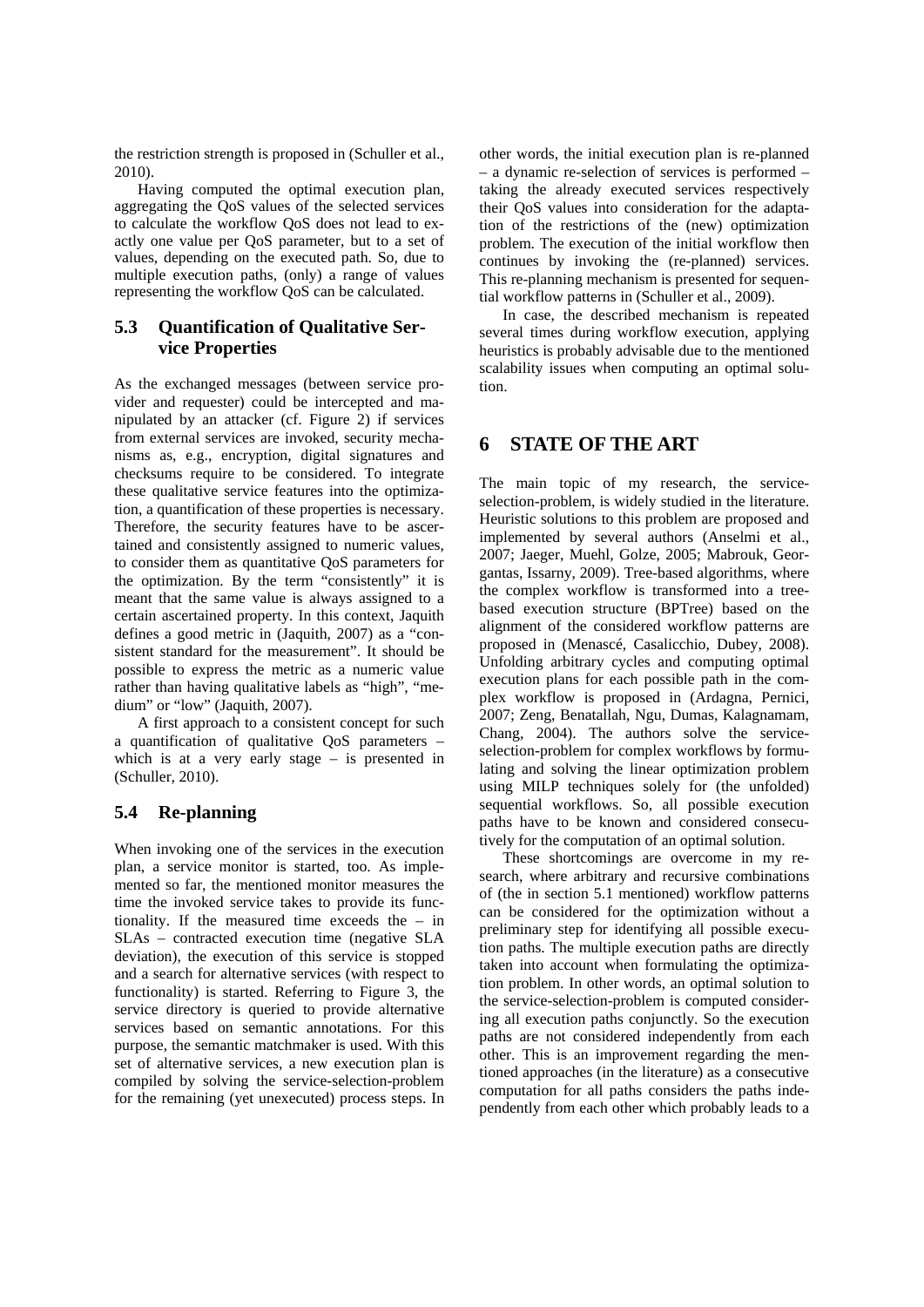case where different services are assigned to the same process step when computing solutions for different execution paths.

# **7 CONCLUSION AND OUTLOOK**

In highly competitive markets, flexible and efficient business process execution is indispensable. Following the paradigm of SOA, using services from (external) service providers (probably having large expertise in a certain business field), enables a flexible and efficient process execution. In case, multiple service providers offer (quite) equivalent services at different quality and cost levels on various service marketplaces (as is probably the case in the Internet of Services), enterprises have the opportunity to decide which services from which service providers to select accomplishing the required functionalities based on their QoS preferences, increasing the achieved efficiency regarding the business process execution.

Therefore, the service-selection-problem for complex workflows is addressed in my research. In this context, I contributed or contribute the following:

- An approach for aggregating QoS values for (combinations of) complex workflow patterns.
- An approach for solving the service-selectionproblem optimally (if an optimal solution exists) without preliminary identifying all execution paths.
- A heuristic algorithm for a nearly optimal solution of the service-selection-problem due to scalability issues considering the optimal solution.
- A concept for a quantification of qualitative service properties in order to integrate security into the service selection decision.
- A re-planning strategy to react upon positive and negative SLA deviations for complex workflows.

In particular, the integration of further complex workflow patterns as multi-choice (OR-split) and multi-merge (OR-join) into the optimization problem – yet insufficiently considered (even in the mentioned heuristic approaches) in the literature – and the development of a reasonable concept for quantification of security is currently investigated. The extension of the re-planning mechanism for complex workflows in combination with the progression of the semantic matchmaker (and the therefore required semantic annotations) is addressed as well in my future research.

# **ACKNOWLEDGEMENTS**

This work is supported in part by the E-Finance Lab e. V., Frankfurt am Main, Germany (http://www.efinancelab.com).

# **REFERENCES**

- Van der Aalst, W., Ter Hofstede, A., Kiepuszewski, B., Barros, A., 2003. *Workflow Patterns*, Distributed Parallel Databases, 14, 1, pp. 5-51.
- Anselmi, J., Ardagna, D., Cremonesi, P., 2007. A QoSbased Selection Approach of Autonomic Grid Services. In *International Conference on Service-oriented Computing*. Vienna, Austria.
- Ardagna, D., Pernici, B., 2007. *Adaptive Service Composition in Flexible Processes*, Transactions on Software Engineering, 33, 6, pp. 369-384.
- Domschke, W., Drexl, A., 2007. *Einführung in Operations Research*, Springer Verlag. Heidelberg.
- Heckmann, O., 2004. *A System-oriented Approach to Efficiency and Quality of Service for Internet Service Providers*, PhD thesis. TU Darmstadt, Fachbereich Informatik.
- Huang, A., Lan, C.-W., Yang, S., 2009. *An optimal QoSbased Web service selection scheme,* Information Sciences, 179, pp. 3309-3322.
- Jaeger, M., Rojec-Goldmann, G., 2005. SENECA-Simulation of Algorithms for Selection of Web Services for Composition. In *Technologies for E-Services.* Trondheim, Norway.
- Jaquith, A., 2007. *Security Metrics: Replacing Fear, Uncertainty, and Doubt*, Addison-Wesley Professional.
- Krafzig, D., Banke, K., Slama, D., 2004. *Enterprise SOA: Service-Oriented Architecture Best Practices*, Prentice Hall PTR. New Jersey, USA.
- Leymann, F., Roller, D., 2000. *Production Workflow: Concepts and Techniques*, Prentice Hall PTR. New Jersey, USA.
- Mabrouk, N., Georgantas, N., Issarny, V., 2009. A Semantic End-to-End QoS Model for Dynamic Serviceoriented Environments. In *Principles of Engineering Service Oriented Systems*. Vancouver, Canada.
- Menascé, D., Casalicchio, E., Dubey, V., 2008. A Heuristic Approach to optimal Service Selection in Serviceoriented Architectures. In *Workshop on Software and Performance*. New Jersey, USA.
- Miede, A., Nedyalkov, N., Schuller, D., Repp, N., Steinmetz, R., 2009. Cross-organizational Security – The Service-oriented Difference. In *International Conference on Service-Oriented Computing (ICSOC 2009 Workshops).* Stockholm, Sweden.
- Schuller, D., Papageorgiou, A., Schulte, S., Eckert, J., Repp, N., Steinmetz, R., 2009. Process Reliability in Service-oriented Architectures. In *Digital Ecosystems and Technologies*. Istanbul, Turkey.